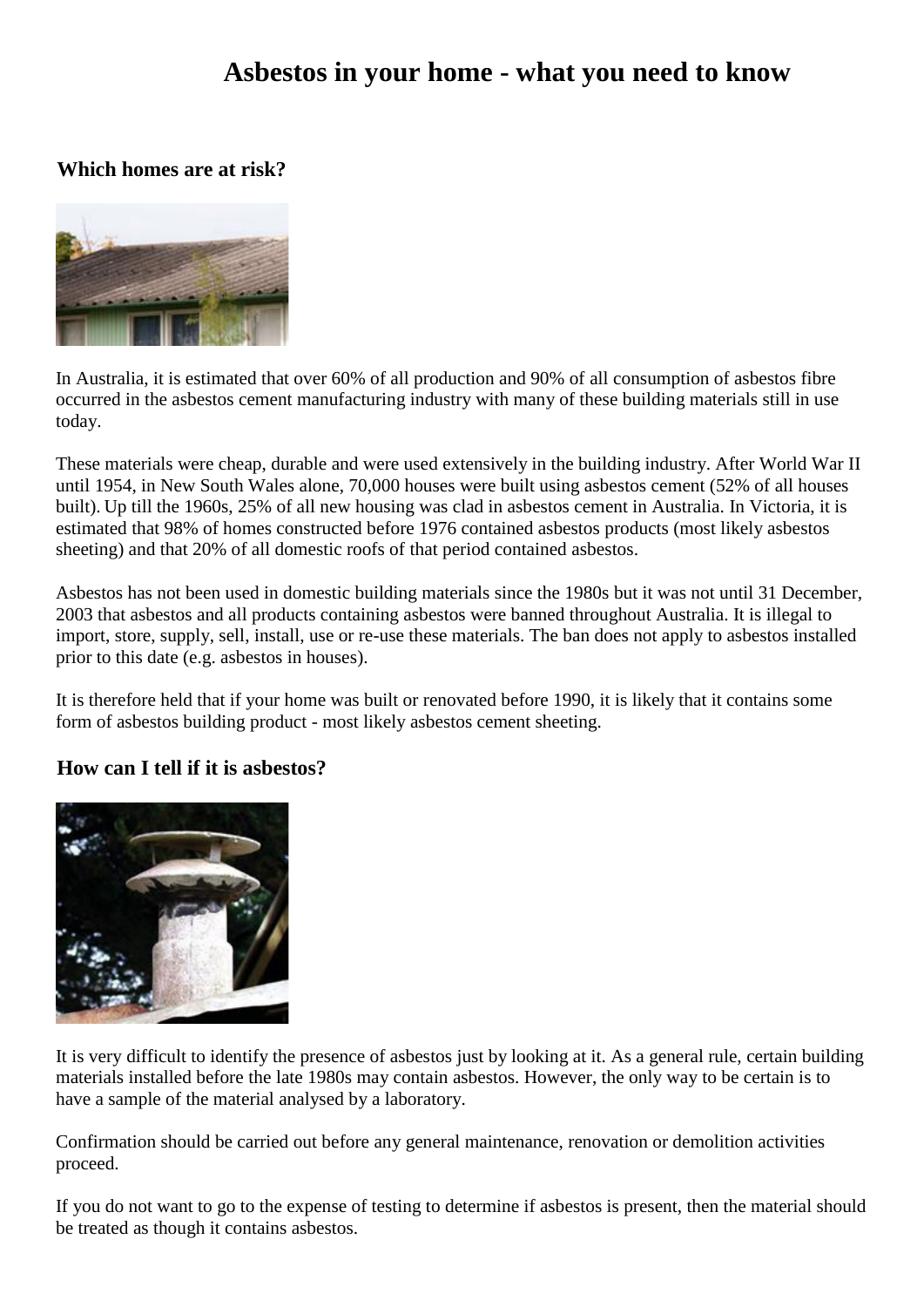## **Do new building materials contain asbestos?**

No. Since 31 December, 2003, asbestos and all products containing asbestos have been banned throughout Australia. It is illegal to import, store, supply, sell, install, use or re-use these materials. The ban does not apply to asbestos installed prior to this date (e.g. asbestos in houses).

Asbestos has not been used in domestic building materials since the 1980s. Cellulose fibres are now used instead of asbestos in building materials and non-asbestos fibres, such as glass, are now used in insulation products. However, manufacturers warn that other health effects, such as skin and throat irritation, can still result from the inhalation of dust created when cutting these fibrous building products.

# **Types of asbestos products**

There are two types of materials that were used in housing construction that contain asbestos:

- *Bonded (tightly-bound) asbestos* or *non-friable asbestos*
- *Loosely-bound asbestos* or *friable asbestos*

#### **Bonded (tightly-bound) asbestos**



Bonded asbestos materials contain a percentage of asbestos fibres embedded in a hardened cement matrix and are the most common asbestos materials used in residential housing. These materials are commonly called 'fibro', 'asbestos cement' or 'AC sheeting' and can contain 10-15% of asbestos but this figure can sometimes reach up to 40%. <sup>[6]</sup> Today, cellulose fibres have replaced asbestos in fibre cement products.

Bonded asbestos materials are considered to be less of a risk in comparison to loosely-bound asbestos and can be handled more easily, however if the firmly-bound materials are degrading, becoming loose or falling apart, they need to be handled with extra care to prevent dust-containing asbestos fibres.

Another example of firmly-bound asbestos materials that is most commonly found in commercial, industrial and residential properties is insulating boards used for fire protection, heat and sound insulation and they are generally found in circuit boards, electrical panels, ceiling tiles, wall linings and partitions with an asbestos content of approximately 20-45%.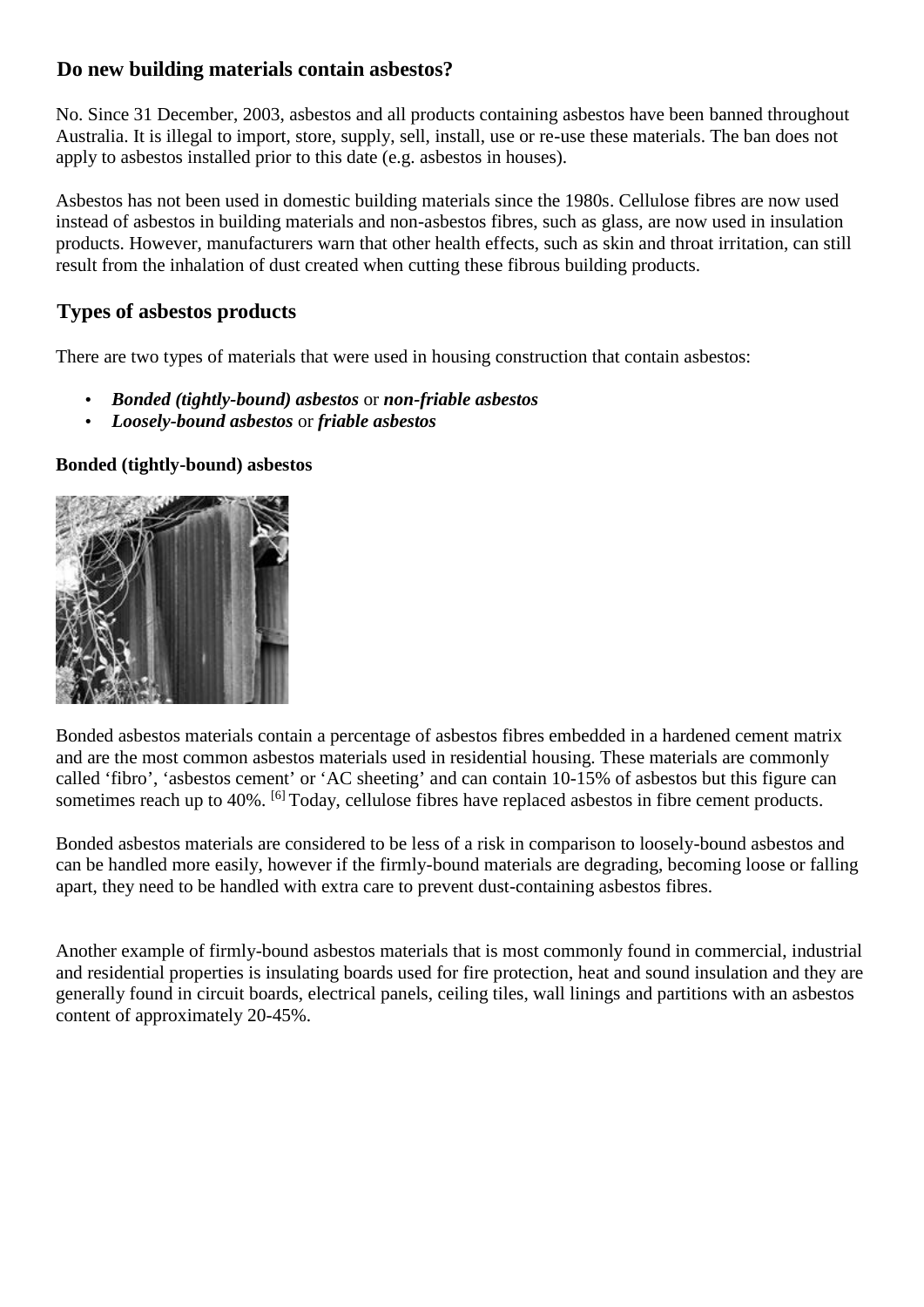#### **Loosely-bound asbestos**



Loosely-bound asbestos materials are not commonly found in residential properties and were primarily used in commercial and industrial settings for fire proofing, sound proofing and insulation. In most cases, glass fibres have replaced asbestos in today's insulation products.

However, in some residential settings the loose form of asbestos fibres may be found in old domestic heaters, stoves, and hot water systems and associated hot water pipe lagging along with ceiling insulation products and in the backing of vinyl and linoleum floor coverings. This form of asbestos material can contain up to 100% asbestos and is very loose - turning to dust with light pressure.

This material is considered highly dangerous as fibres become easily airborne and should only ever be handled and removed by a licensed asbestos removalist.

#### **Where in the home?**

It is hard to identify asbestos products in the home just by looking at them. Below is a diagram and a table that show the potential locations of asbestos products in the home if your home was built or renovated before 1990.